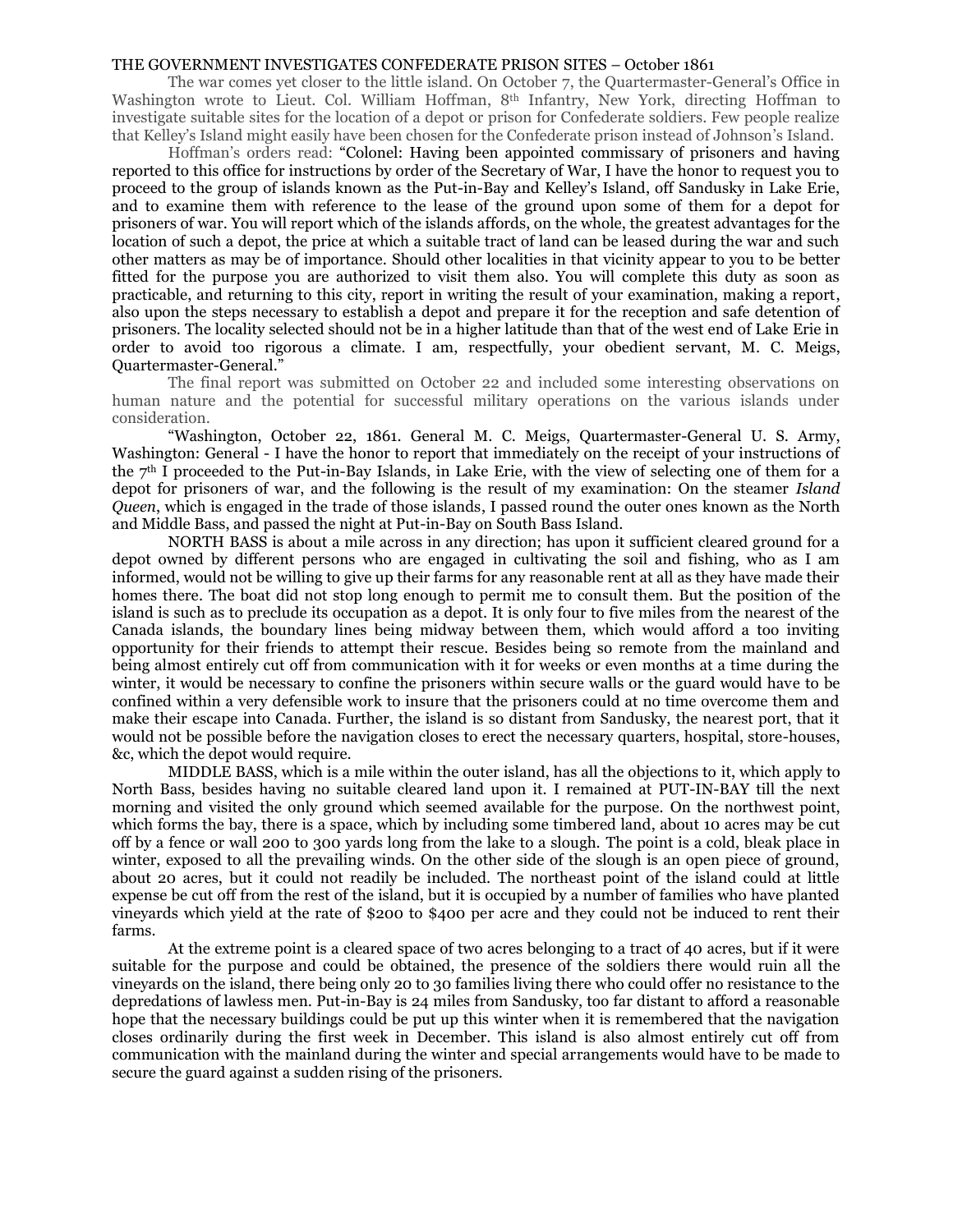On the following morning I proceeded to KELLEY'S ISLAND where I remained a day. This island is the largest of the group and is extensively cultivated in grapes, being occupied by about 100 families. There are only two locations on the island which seem adapted to the purpose. One is the northeast point embracing about 60 acres [Long Point]. A wall of a hundred yards in length would cut off 40 acres of this, of which about 30 acres, mostly covered with timber, would answer pretty well for the depot. A narrow neck of land divides two tracts into two parts, and the neck being low, is covered with water during the prevalence of the northeast winds to which it is completely open, and during these storms as the sea breaks with great violence on the rocky shore the spray must cover a great part of the point. The soil is shallow on a bed of rock, and when the trees are thinned out to make room for the buildings, the large trees which remain would be very apt to be blown down by the high winds. I noticed many on the ground blown down in this way. This point is about three miles from the cultivated part of the island and is connected with the usual landing by an indifferent road. In moderate weather a vessel might lie at a dock on the northwest side of the point. The number of people on this island and the distance from the vineyards would afford some protection against depredations by the guard, assuming that the prisoners could be restricted to this point, but the chances are that trouble would grow out of the proximity of so great a temptation. This land can be obtained for \$250 a year including the use of the wood as fuel.





There is another tract on the southwest point of the island of 30 to 40 acres very suitable, except that it would have to be enclosed on three sides [Carpenter's point]. A greater difficulty is that it is adjoining large vineyards and a wine and brandy establishment which I fear would be too great a temptation to the guard to be overcome by any sense of right or fear of punishment. This ground can be had for \$5 per acre.

The people who live on this island are very willing to do all in their power to serve the Government at this time even at some sacrifice to themselves, but I would be very reluctant to advise them to receive even well-disciplined troops on their island with such powerful and convenient inducements before them to lead them astray. This island is 12 miles from Sandusky and though there may be enough of the

season left to give time for the erection of the buildings and getting out a supply of stores for the winter, it is a very doubtful matter, barely possible. During the winter months, the mail is carried over generally twice a week by a man much experienced in such matters who is most of the time obliged to use a boat, which he hauls over the ice when it is strong enough and in which he crosses the open places.

I cannot therefore advise that an attempt be made to establish a depot on any one of the Put-in-Bay islands this winter, and there are serious objections to their being occupied for this purpose at any time. Kelley's Island, which may be considered one of the



The best way to get to Johnson's Island now is by causeway (on the left). Johnson's Island appears in the distance.